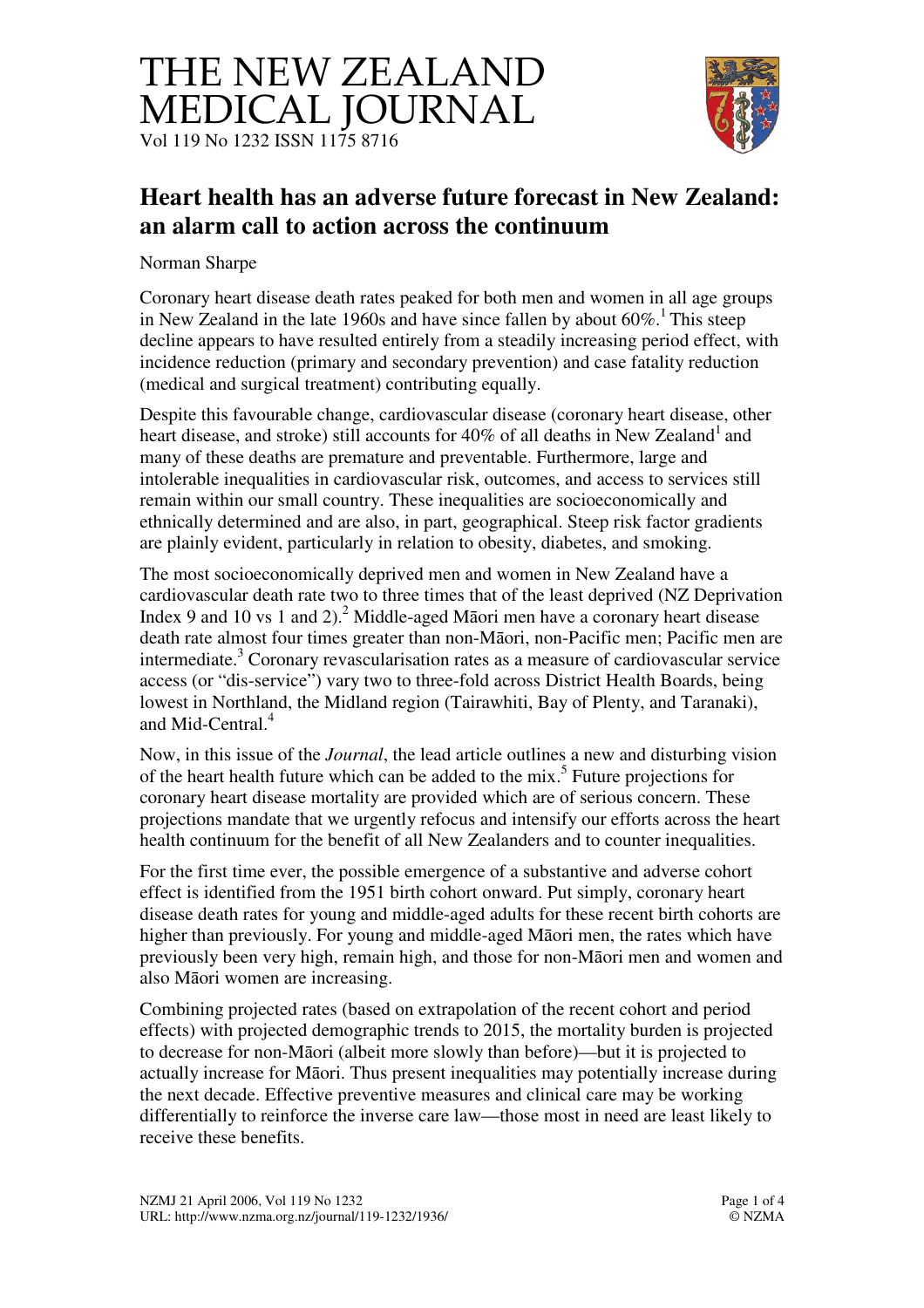The cohort data are even more concerning when coupled with recently published retrospective hospital admission data from 1989 to 2002/03 which testify to the increasing burden now placed on acute cardiac care services.<sup>6</sup> During this period, hospitalisations for acute myocardial infarction (heart attack) in New Zealand doubled. While this increase could be attributed, in part, to changes in diagnostic criteria and coding, hospitalisations for acute coronary syndromes (acute myocardial infarction and unstable angina) increased by two-thirds—from 15,000 in 1989 to 24,000 in 2002/03. Hospitalisations for acute coronary syndromes doubled for Māori and Pacific men and women. These increases in admissions were evident across all age groups but particularly among younger adults.

The emerging cohort effect as well as (to some extent) the increasing hospital admissions related to coronary heart disease can speculatively but plausibly be related to the increased prevalence of obesity and diabetes. An epidemic of obesity and diabetes is leading to a new wave of coronary heart and vascular disease in ethnically predisposed populations and relatively younger people in both developed and developing countries around the World. This epidemic has been described as resulting from "a collision between ancient genes and the environment—Coca-colonisation" and as "the tsunami of metabolic syndrome, diabetes, and cardiovascular disease."<sup>7</sup> This tsunami could indeed inundate the clinical service arena—the long-term human and financial costs are scarcely calculable.

To achieve quality standards and equity of heart health outcomes for all New Zealanders in the foreseeable future, more urgent, intensive, and balanced actions are required nationally and regionally across the heart health continuum.<sup>8</sup> *The New* Zealand Health Strategy (2000)<sup>9</sup> lists 13 priority objectives, 6 of which are directly related to diabetes and heart health. This *Strategy* has been guiding providers in producing strategic heart health and diabetes action plans. It is urgent that these plans are now more vigorously prioritised, adequately resourced, and implemented.

Actions for improvement and priority recommendations can be referenced to the continuum which spans public and population health and clinical care and which also encompasses a life-course approach:

- A high-level strategic "task force" approach (environmental and regulatory) to obesity and diabetes action. The forthcoming Health Select Committee on Obesity and Diabetes provides a timely opportunity for this to be considered.
- Continuation and intensification of tobacco control measures coupled with widespread availability of effective smoking cessation support to achieve the vision of a truly smokefree New Zealand.
- Implementation of the *Healthy Eating, Healthy Action (Oranga Kai, Oranga Pumau) Plan*<sup>10</sup> which has already gained widespread support. This is a collaborative multi-sector and multi-agency task which will require ongoing commitment and adequate resources from the respective Ministries and providers.
- Implementation of the *Cardiovascular Risk Assessment and Management*  $Guideline$  (2003),<sup>11</sup> the keystone between population health and clinical care, which should be a topmost priority for all providers. Systematic implementation through primary care can offer large benefits in a relatively short period of time. Appropriate resources with a particular focus on disadvantaged people and an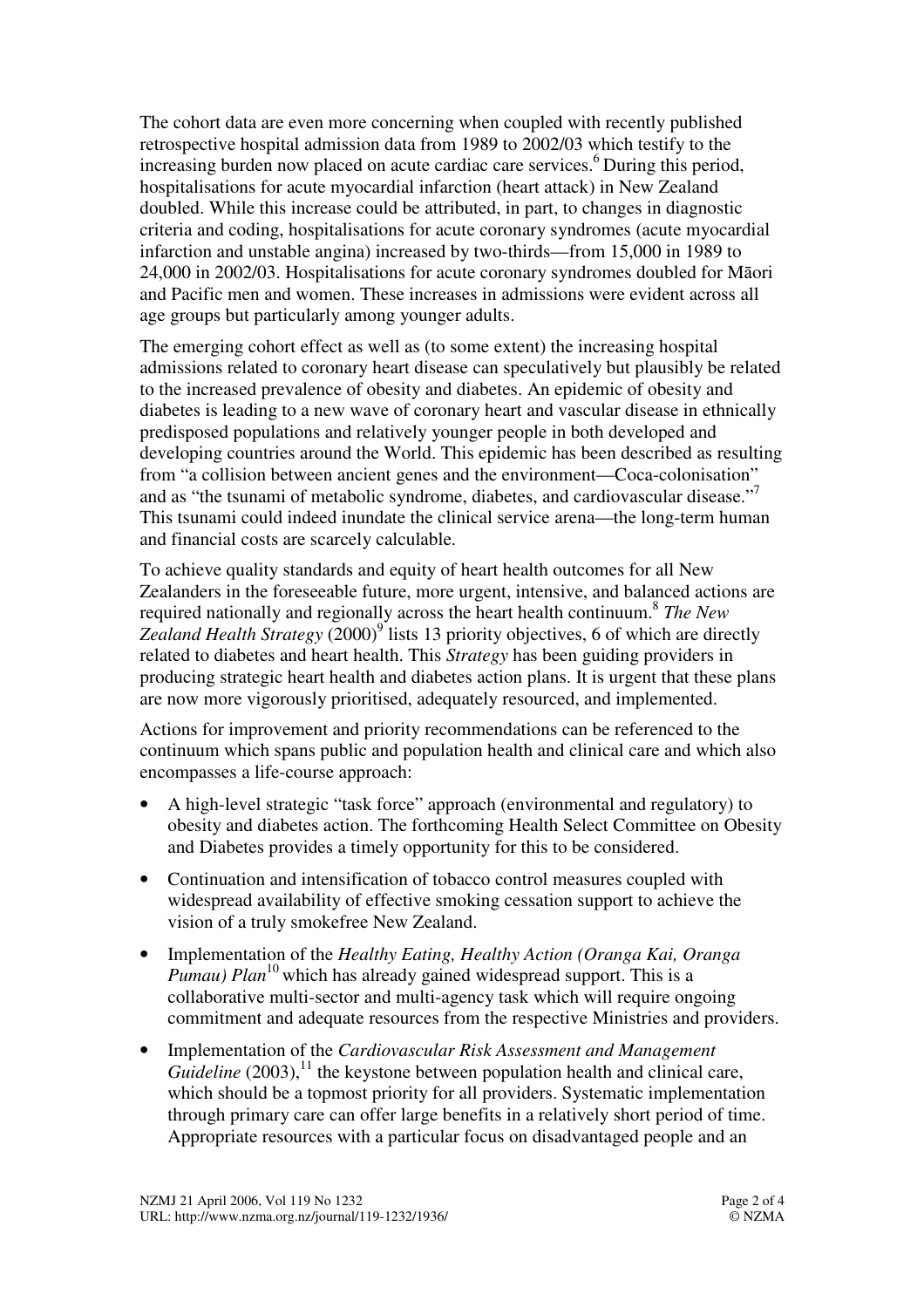appropriate cultural fit are crucial if we are to see a reduction of current and future disparities..

- Acute coronary syndromes management. Modern management is potentially extremely effective, but current access to the investigative and intervention facilities in the five main centres in New Zealand is very uneven and often delayed or limited by transportation, staffing, and capacity issues. Coordinated forward planning nationally and regionally is urgently needed to ensure equitable management of patients to agreed national guideline standards.<sup>12,13</sup> This requires a realistic review of regional service support and capability, workforce, and facilities, and provision of adequate national and equitable regional resources.
- Elective coronary revascularisation. Increasing demands for acute revascularisation have displaced more stable patients who have a high need, leaving these patients at risk and increasing overall long-term healthcare costs. Recent revision of national access and urgency priority scoring systems can now provide more reliable assessment of unmet needs, but waiting times will not change without an increase in funding of procedures. In some areas, unused private capacity has provided a temporary solution. Regional planning and solutions are required in tandem with improved management of acute services.
- Chronic disease management and cardiac rehabilitation. Guideline-based integrated care approaches to chronic disease management have led to improvements in the management of heart failure in some regions and should be extended. Cardiac rehabilitation guidelines likewise are being implemented and gradually extended to improve access and uptake of Phase 2 (post-discharge) programmes. A home-based approach to cardiac rehabilitation is also being developed and the role of Phase 3 long-term programmes currently evaluated. Service delivery models that meet the needs of Māori and Pacific people as well as low-income groups are urgently needed.

Cardiovascular disease, and coronary heart disease in particular, will continue to place increasing demands on clinical health and social support services in the decades ahead. Without a more concerted and balanced investment in both preventive and clinical care, present inequalities in heart disease risk, outcomes, and service delivery are likely to worsen. The task of turning back the oncoming new wave of heart disease will require leadership as well as sustained, coordinated, and effective action across a wide range of governmental and non-governmental agencies and providers. The need is urgent.

**Author information:** Norman Sharpe, Medical Director, The National Heart Foundation of New Zealand, Auckland

**Correspondence:** Professor Norman Sharpe, The National Heart Foundation of New Zealand, PO Box 17160, Greenlane, Auckland 1130. Fax: (09) 571 9190; email: NormanS@nhf.org.nz